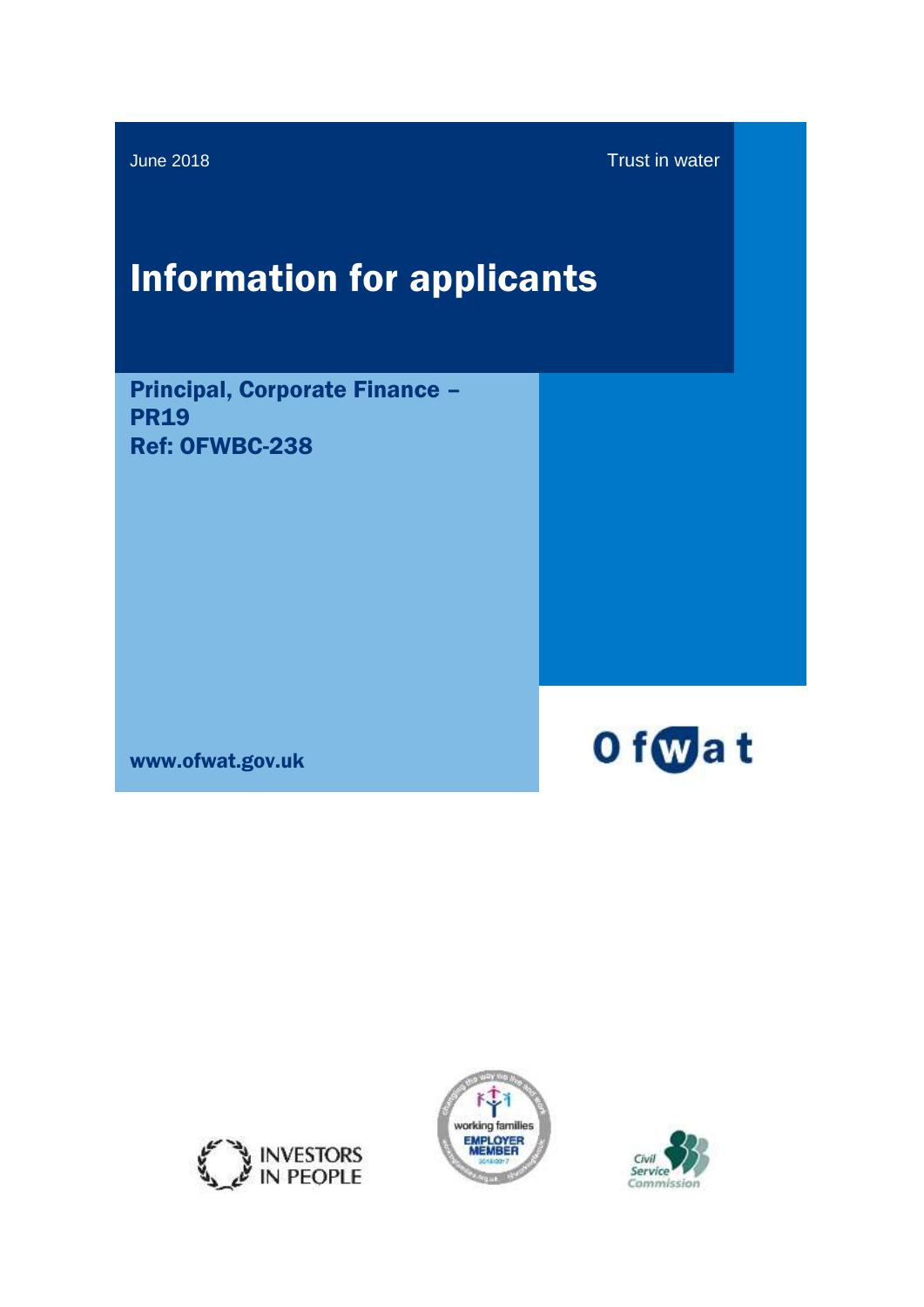# Introduction from Rachel Fletcher, Chief Executive



#### Water is not a dry issue.

The water sector in England and Wales has come a long way in the past 27 years. At privatisation, polluted beaches and rivers and neglected infrastructure meant we were seen as the 'dirty man of Europe'.

The regulation of this sector was entrusted to the Water Services Regulation Authority (Ofwat) which has maintained a steady hand in driving and incentivising the sector to deliver and to improve. Over the period since privatisation, the water companies have invested more than £140 billion in maintaining and improving services for consumers and the environment. Today, for example, the amount of water lost through leaks is down by about a third since the mid-1990s. In addition, salmon have returned to the River Mersey, once considered one of the most polluted in Europe. All of this has been delivered efficiently too – a litre of tap water, supplied and taken away, costs less than half a penny.

But the world is changing. The water sector faces new problems and very different challenges. In the future, climate change may mean we get more droughts and more floods, making it harder to maintain resilient supplies. Our population is growing, putting more pressure on the water we use. Lifestyle changes have increased our appetite for water in our homes, our work places and our places of leisure. The changing social and economic landscape also means we need to reconsider how business operates and how customers are able to afford their water and sewerage bills.

Ofwat needs to be at forefront of determining and implementing a regulatory system that will protect customers' interests, drive efficiencies and innovation, enable efficient companies to finance their functions and to ensure that the 'promises of privatisation' are delivered. We all need to have trust and confidence in the water and wastewater services we receive.

To do this, Ofwat needs to be at the very top of its game. Thank you for your interest in joining Ofwat at what is a very exciting time for us. We look forward to receiving your application.

Rachel Fletcher Ofwat Chief Executive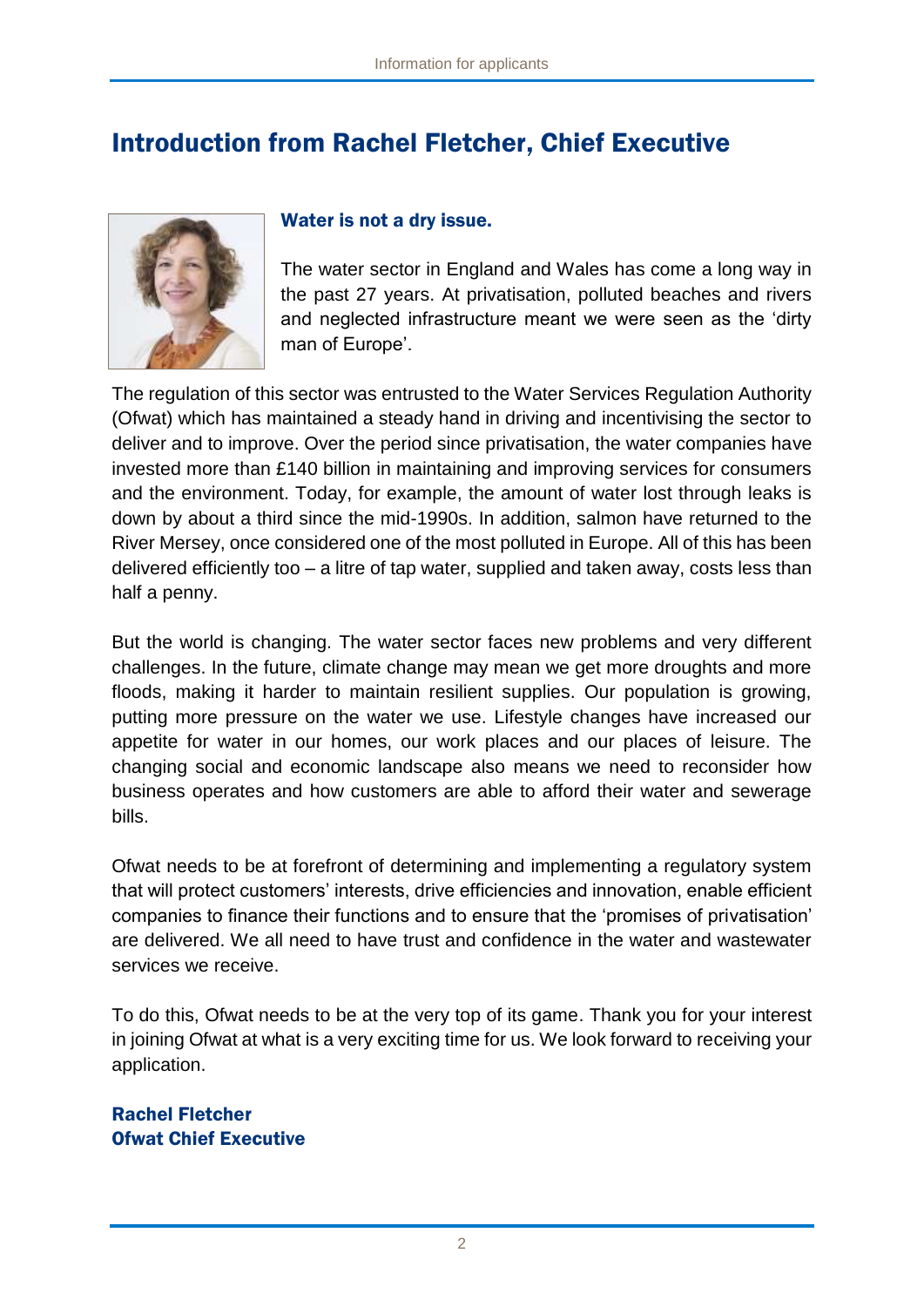# About Ofwat and the role

Ofwat (the Water Services Regulation Authority) is the economic regulator of the water and wastewater sector in England and Wales. Our role is to help it build trust and confidence with customers, the environment and wider society. Our strategic priorities include:

- Working with the sector to improve the customer experience in particular by improving resilience, delivering a step change in customer service, maintaining affordability and driving efficiency.
- Improving information and transparency in the sector to hold companies to account.
- Supporting the development and investability of markets, to enable the sector to deliver more for less.
- Securing stakeholder engagement and support for change.
- Ensuring Ofwat has the skills, experience, systems, processes and culture to deliver the strategy.

Our focus as a regulator is on regulating in a pro-market way which means establishing an effective framework that improves information (e.g. quality and visibility); improves buyers' and sellers' ability to transact (e.g. reducing 'transaction costs'); and/or by improving incentives on buyers and sellers to transact efficiently. In addition, we will look to make targeted interventions only, rather than taking a prescriptive, one-size-fits-all approach.

#### Role expectations

The successful candidate will lead on a work stream within our wider programme of work on risk and return within the PR19 price determination programme. This work stream is responsible for assessing financial aspects of company business plans. The work stream is responsible for determining the cost of capital (including cost of debt, cost of equity and gearing), ensuring the price determinations we set are financeable, ensuring the financial rewards and penalties that underpin regulatory financial incentives deliver the proposed policy objectives, and assessing company policies on issues that include dividends, performance related elements of executive pay and financial resilience.

In leading our programmes or projects, you'll ensure that we're delivering on our strategic objectives to time and to budget, and in line with our ways of working. You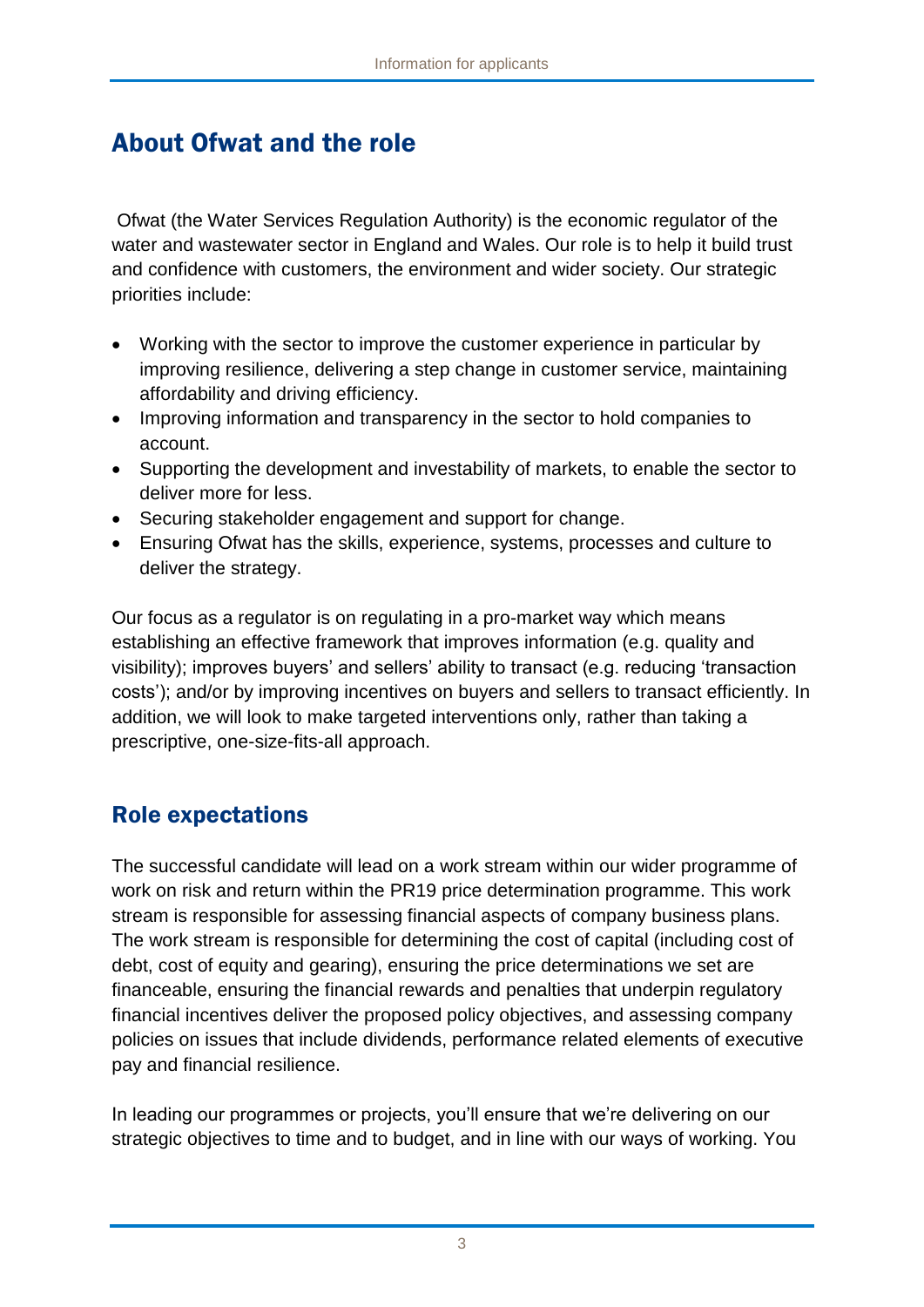will make an important contribution to understanding and managing strategic risks and opportunities.

Internally, our principals will have a seat at the leadership table, forming part of our wider leadership team, and will take responsibility for cracking our toughest problems to deliver our objectives. You will have a broad portfolio of issues, and will take ownership of a range of specific policies and procedures, taking responsibility and accountability for their success. You will be expected to have good judgement and to exercise it across complex issues responsibly in line with our strategy and ways of working.

You will be expected to provide support to colleagues across the office, proactively sharing skills and knowledge, and equally will be supported by coaching and mentoring. You might have line management responsibility for a few people.

Effective stakeholder engagement will be important for your success, as you nurture existing relationships whilst developing new ones.

### Key deliverables

Successful candidates will be expected to work on different projects across the price review, and sometimes on our wider programmes and projects too.

Our organisational culture is very important to us, and we expect all of our people to uphold our values of support, ambition, integrity, learning, ownership, and respect. We have a well-supported, agile and flexible working environment – and have an autonomous and trust based culture to help you succeed within Ofwat.

#### Professional requirements

|                       | <b>Critical</b>                                                                                   | <b>Desirable</b>                                                                                                              |
|-----------------------|---------------------------------------------------------------------------------------------------|-------------------------------------------------------------------------------------------------------------------------------|
| <b>Qualifications</b> | Educated to degree or post-<br>graduate level in a relevant<br>discipline                         | Qualification or part-<br>qualification in corporate<br>finance or accountancy<br>(e.g. ACA, CIMA, ACCA,<br>CIPFA)            |
| <b>Experience</b>     | Experience of developing and<br>applying an analytical framework to<br>assess complex information | Experience with economic<br>regulation, particularly in<br>the water sector or price<br>reviews in other regulated<br>sectors |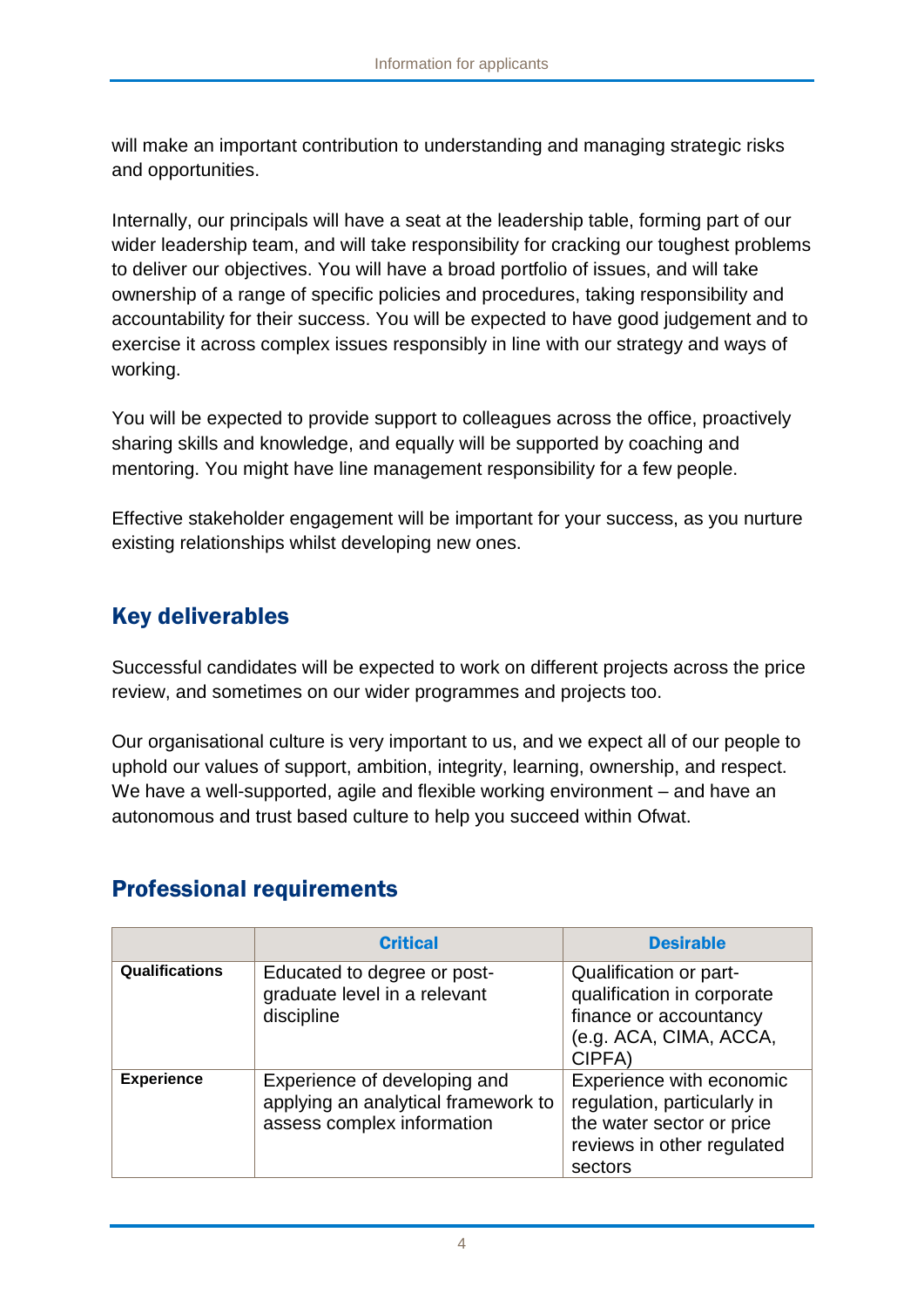|               | <b>Critical</b>                                                                                                                                                                                                                                                                                                                                                                                                                                                                                                                                                                                                                          | <b>Desirable</b>                                                                                                                                                  |
|---------------|------------------------------------------------------------------------------------------------------------------------------------------------------------------------------------------------------------------------------------------------------------------------------------------------------------------------------------------------------------------------------------------------------------------------------------------------------------------------------------------------------------------------------------------------------------------------------------------------------------------------------------------|-------------------------------------------------------------------------------------------------------------------------------------------------------------------|
|               | Experience of providing strong<br>intellectual leadership under<br>pressure to produce high quality<br>analysis to tight timescales, while<br>managing competing priorities<br>Experience of leading a team to<br>deliver complex tasks and projects,<br>including managing multi-<br>disciplinary teams and consultants<br>Experience of building effective<br>relationships with senior staff and<br>external stakeholders, and<br>identifying and facilitating linkages<br>between projects and work<br>streams<br>Developing and using financial<br>indicators to monitor the<br>performance and financial stability<br>of companies | Experience of leading work<br>streams or projects within a<br>complex programme,<br>including planning, tracking<br>and reporting progress, and<br>prioritisation |
| <b>Skills</b> | Reading and interpreting financial<br>data<br>Excellent oral and written<br>communication skills, including the<br>ability to communicate complex<br>analysis and issues to non-<br>technical audiences<br>Excellent analytical and decision<br>making skills, including<br>understanding legal, financial and<br>economic implications of decisions                                                                                                                                                                                                                                                                                     |                                                                                                                                                                   |
| Knowledge     | Highly numerate with strong<br>analytical skills<br>Experienced with financial and/or<br>economic analysis using Excel<br>Understanding of economic<br>regulation, particularly price<br>reviews                                                                                                                                                                                                                                                                                                                                                                                                                                         | Understanding of the<br>economic regulation of the<br>water sector in particular                                                                                  |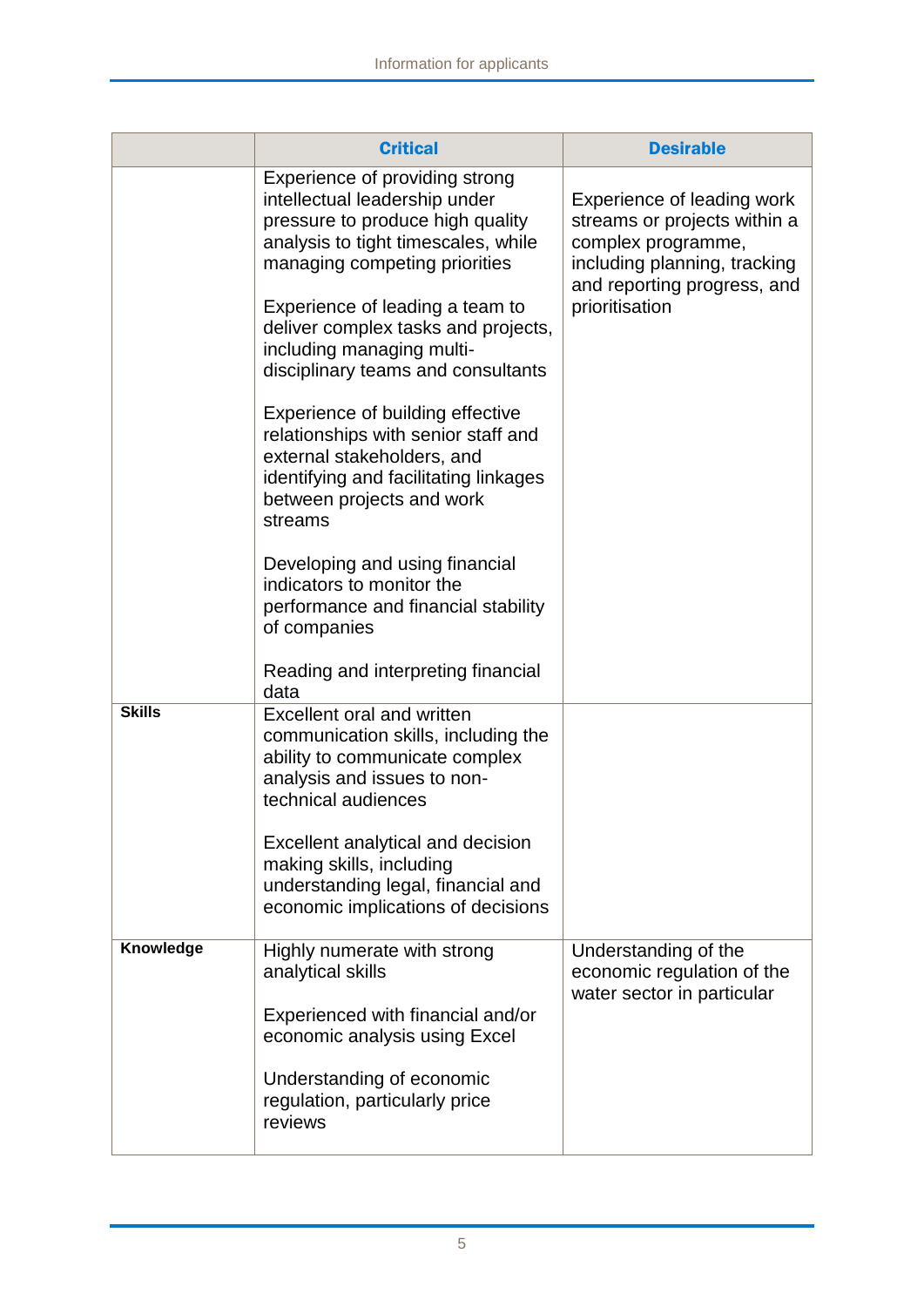| <b>Critical</b>                                                                                                                         | <b>Desirable</b> |
|-----------------------------------------------------------------------------------------------------------------------------------------|------------------|
| Understanding of company and<br>group structures, how companies<br>raise finance and the types of<br>finance that are available to them |                  |

# Terms and conditions of employment

### **Contract**

This is a fixed term appointment until March 2020.

#### Salary

The salary range for this role is Band 4 - £48,891 - £74,782. Salaries offered will reflect relevant skills and experience required for the post. Salary is paid monthly by credit transfer.

Internal and Civil Service candidates already at this job level would normally maintain their existing salary arrangements as this would be classed as a level transfer. If applying for the role as a promotion, these candidates can typically expect to be appointed on a salary at the bottom of the band or a 10% increase to existing salary, whichever is greater.

# Location

The role will be based in either Birmingham or London. However, it is likely that travel between offices and throughout the UK will be needed to be effective.

#### Contracted place of work and taxable expenses

Any person who regularly works more than two days a month in both the Birmingham and London offices, irrespective of their contracted place of work, is considered by HMRC to have two permanent workplaces.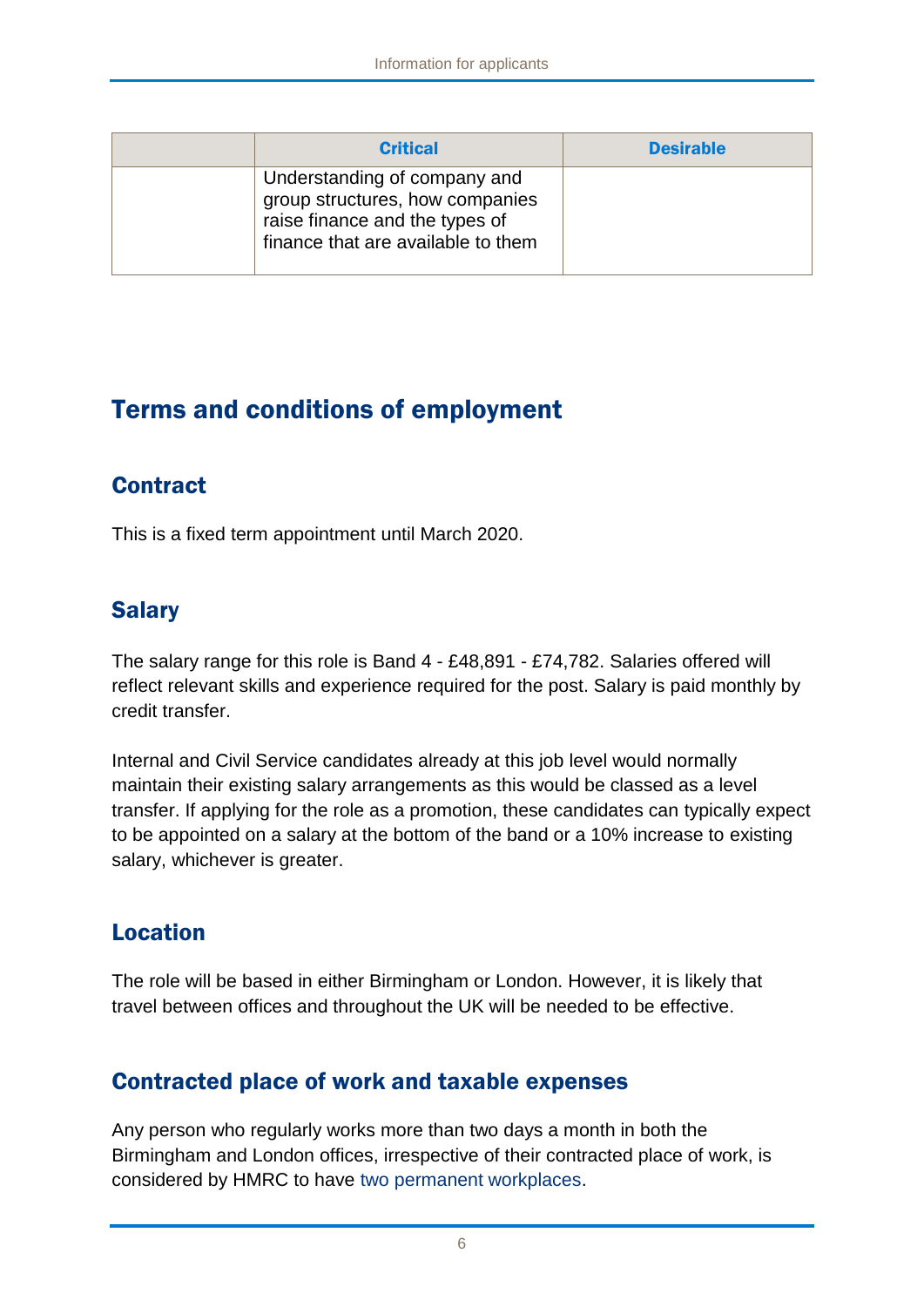The payment of your rail fare, accommodation or subsistence in this situation attracts tax and National Insurance because you are receiving a benefit.

Ofwat meets the cost of the tax and National Insurance by grossing up your expenses and recovering the net amount through your monthly pay package. But the expenses are classed as taxable earnings, which could impact on any attachment of earnings – for example, student loan repayments, high income child benefit and state benefits.

This means that you will not be required to meet the costs of travel to the office location where you are not based.

For further information on taxable expenses, please email [payroll@ofwat.gsi.gov.uk.](mailto:payroll@ofwat.gsi.gov.uk)

#### Hours of work

The successful post holder will be required to work a minimum of 37 hours, excluding lunch breaks. You will be required to work such additional hours as is reasonable and necessary for the efficient performance of your duties.

#### Probation

There is a probationary period of six months for all new entrants. Subject to satisfactory performance, the post holder will be transferred to permanent establishment at the end of their probation.

### Annual leave

On appointment the post holder will be entitled to 25 days annual leave plus 10½ days' public and privilege holidays a year. Annual leave entitlement will be increased by one day for each year of continuous employment with Ofwat, up to a maximum leave allowance of 30 days.

### Pension

On appointment, you are eligible to join the Civil Service Pension. The Civil Service offers a choice of defined benefit and stakeholder pensions, giving you the flexibility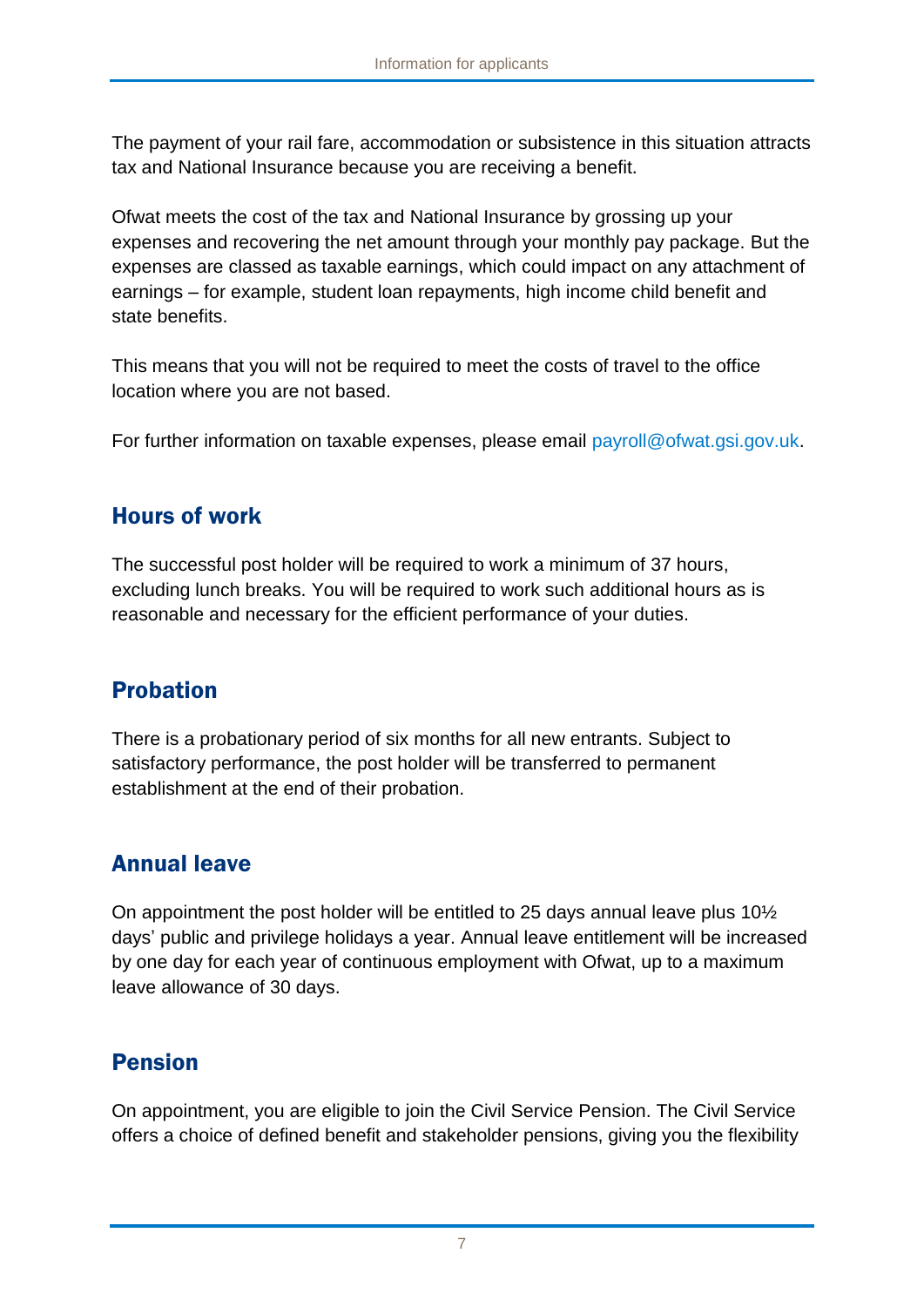to choose the pension that suits you best. We offer you a choice of two types of pension.

**Alpha:** alpha is an occupational pension scheme and provides a defined benefit worked out on a Career Average basis.

From 1 April 2018, member contributions will be based on actual salaries.

From 1 April 2018, employee contributions will be:

| <b>Actual pensionable salary</b><br>(annual) | <b>All members</b> |
|----------------------------------------------|--------------------|
| Up to and including £21,636                  | 4.60%              |
| £21,637 to £51,515                           | 5.45%              |
| £51,516 to £150,000                          | 7.35%              |
| £150,001 and above                           | 8.05%              |

From 1 April 2018, employer contributions will be:

| <b>Revised Salary Band (£)</b> | <b>ASLC rate from 1 April 2018</b> |
|--------------------------------|------------------------------------|
| 23,000 and under               | 20.0%                              |
| 23,001 to 45,500               | 20.9%                              |
| 45,501 to 77,000               | 22.1%                              |
| 77,001 and over                | 24.5%                              |

**Partnership:** this is a stakeholder pension with a contribution from Ofwat. How much we pay is based on your age. We pay this regardless of whether you choose to contribute anything. You do not have to contribute but, if you do, we will also match your contributions up to 3% of your pensionable earnings.

Employer age-related contributions will be:

| <b>Age at the last 6 April</b> | <b>ASLC rate from 1 April 2018</b> |
|--------------------------------|------------------------------------|
| Under 31                       | 8%                                 |
| 31 to 35                       | 9%                                 |
| 36 to 40                       | 11%                                |
| 41 to 45                       | 13.5%                              |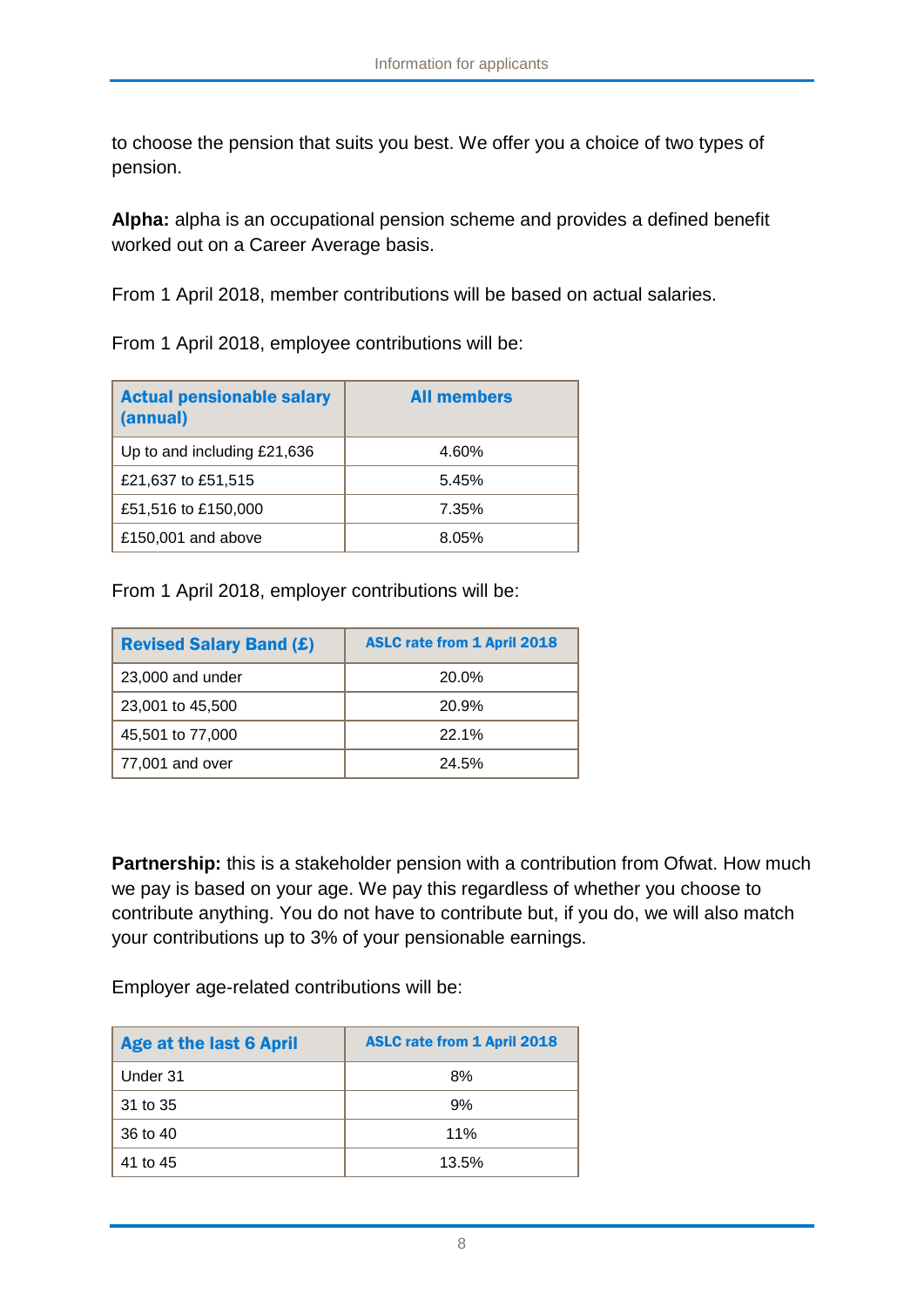To learn more about the Civil Service Pension schemes, please follow the link <http://www.civilservicepensionscheme.org.uk/>

# Ofwat benefits

We also offer a range of additional benefits. These include:

- access to our package of benefits via our 'Rewards on Tap' scheme. This is a voluntary benefits scheme where staff have access to exclusive discounts on a range of goods and services such as retail outlets, theatre tickets, holidays, insurance and gym membership;
- childcare voucher scheme;
- cycle-to-work scheme;
- season ticket loan for travel between home and office;
- flexible working arrangements;
- fees paid for membership of relevant professional bodies;
- regular professional development;
- health and wellbeing initiatives; and
- free eye tests and contribution towards lenses/spectacles for VDU users, if appropriate.

# Further information

#### Security clearance

Any offer of appointment will be subject to satisfactory completion of security and pre-employment checks. Further information about the security checking procedure is available on request.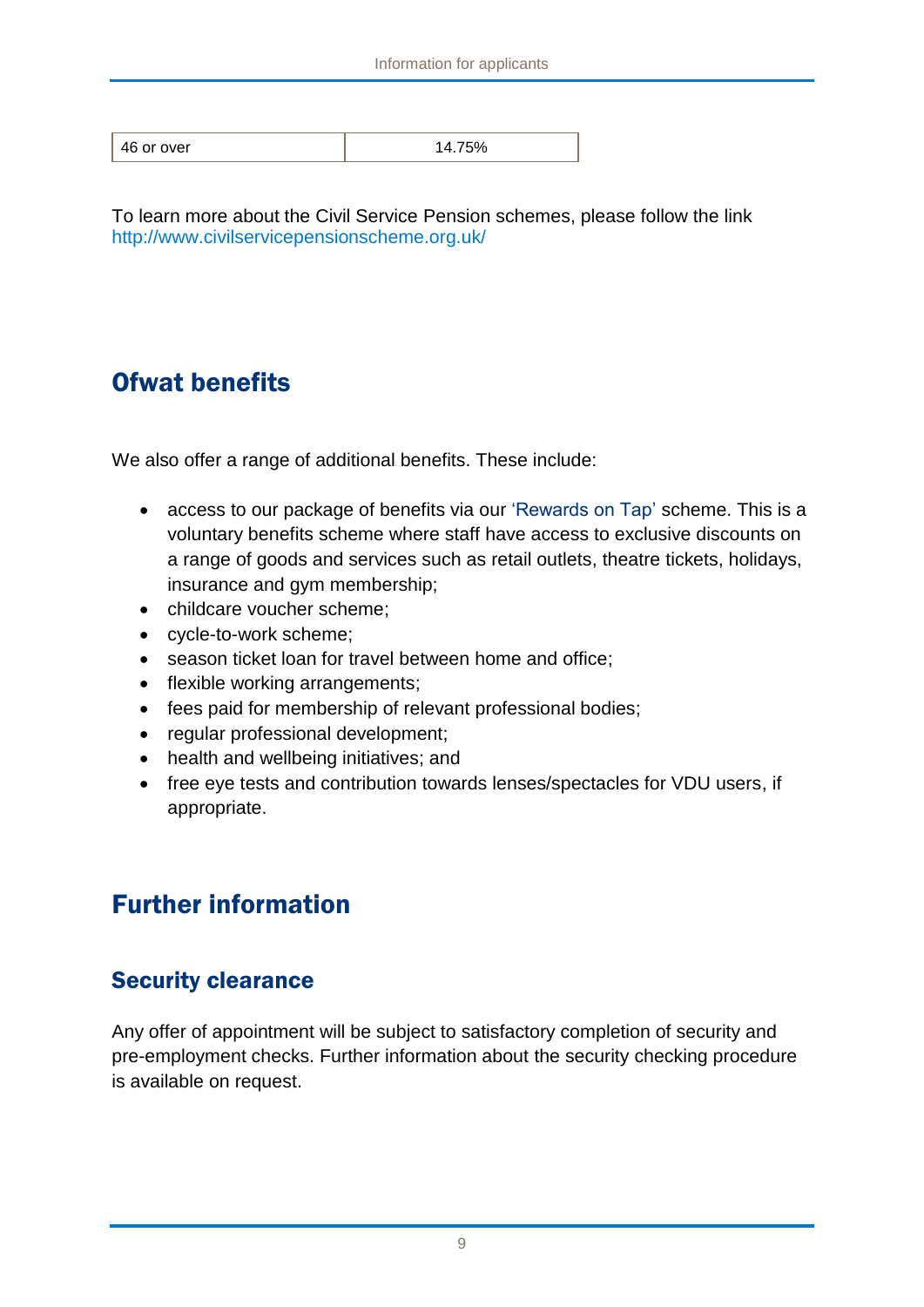#### Nationality and immigration control

This post is open to nationals of states within the British Commonwealth and the European Economic Area (EEA) and certain members of their families. There must be no employment restriction or time limit on your permitted stay in the UK.

If you would like further information on Nationality and Immigration Control, please email us at [people@ofwat.gsi.gov.uk.](mailto:hr@ofwat.gsi.gov.uk)

#### Stocks or shares

Because of the nature of the information you will come into contact with and the need to be wholly independent of the water sector in England and Wales, you and your family (including your spouse or civil partner and any children or step-children under the age of 18 who still live at home, or any other member of your household) will be precluded from owning, purchasing or dealing in the shares of the water companies and their holding companies.

#### How to apply

Applications should include a:

- curriculum vitae (CV);
- **covering letter** or supporting statement that outlines the contribution you can make to Ofwat, including how you feel you meet our professional requirements and demonstrate behaviours outlined in our competency framework;
- completed CV supplement form; and
- completed **diversity monitoring form**. This form is not mandatory.

Please email your CV and supporting documents to [recruitment@ofwat.gsi.gov.uk](mailto:recruitment@ofwat.gsi.gov.uk) by the closing date.

If you are unable to make an electronic application, you may submit your application on paper. Please contact us to find out how.

#### Selection timetable

| Closing date   | 26 June @ 5:00PM |
|----------------|------------------|
| Sifting        | 27 – 29 June     |
| Interview date | w/c 9 July       |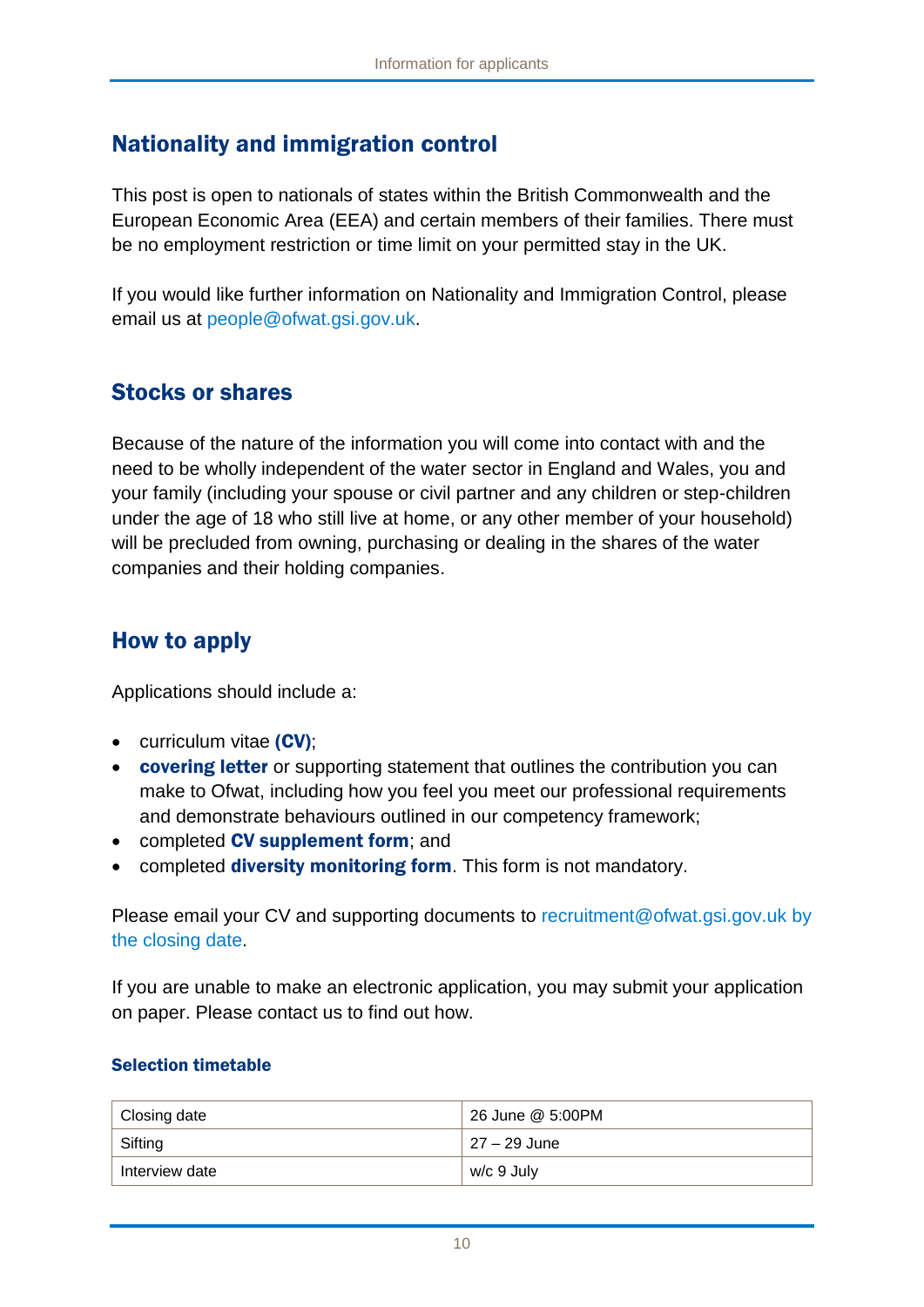If you have any queries about any aspect of this role or selection process, please email recruitment@ofwat.gsi.gov.uk

#### Expenses

We will refund travelling costs at the rate of standard rail fare for the journey or motor mileage rates (cars: 25p per mile).

Please note that proof of purchase will be required for all public transport expenses.

We cannot refund expenses for travel into the UK. If you have to stay overnight, please contact [recruitment@ofwat.gsi.gov.uk](mailto:recruitment@ofwat.gsi.gov.uk) for further details.

#### Data protection

We will use your application only to inform the selection process. If you are successful it will form the basis of your personal employee record with us and we will store it electronically within our SharePoint Electronic Document Management System (EDRMS) and our HR system iTrent. Unsuccessful applications are not retained and will be destroyed using Ofwat's secure disposal methods. If you have consented to Ofwat retaining your information for future similar employment opportunities we will retain this information and review the information annually. If at any point you decide you do not wish Ofwat to retain your information please contact us and we will ensure your information is removed from our systems, unless we are legally obliged to hold it for a further period.

We will hold any data about you in completely secure conditions and with restricted access. Information in statistical form on present and former employees in some instances is provided to appropriate outside bodies. Wherever possible Ofwat ensures that statistical information is anonymised.

We will include data that you provide on the diversity monitoring form in a general database for statistical monitoring purposes only. This enables us to monitor the effectiveness of our policy on equal opportunities in employment. If personal identifiable information (PII) has been provided by you, it will be removed before any disclosure is made.

Ofwat considers that the information you have provided during your application has been given with your explicit consent and that you agree to the processing of your personal data as explained in this document. If you have any concerns regarding the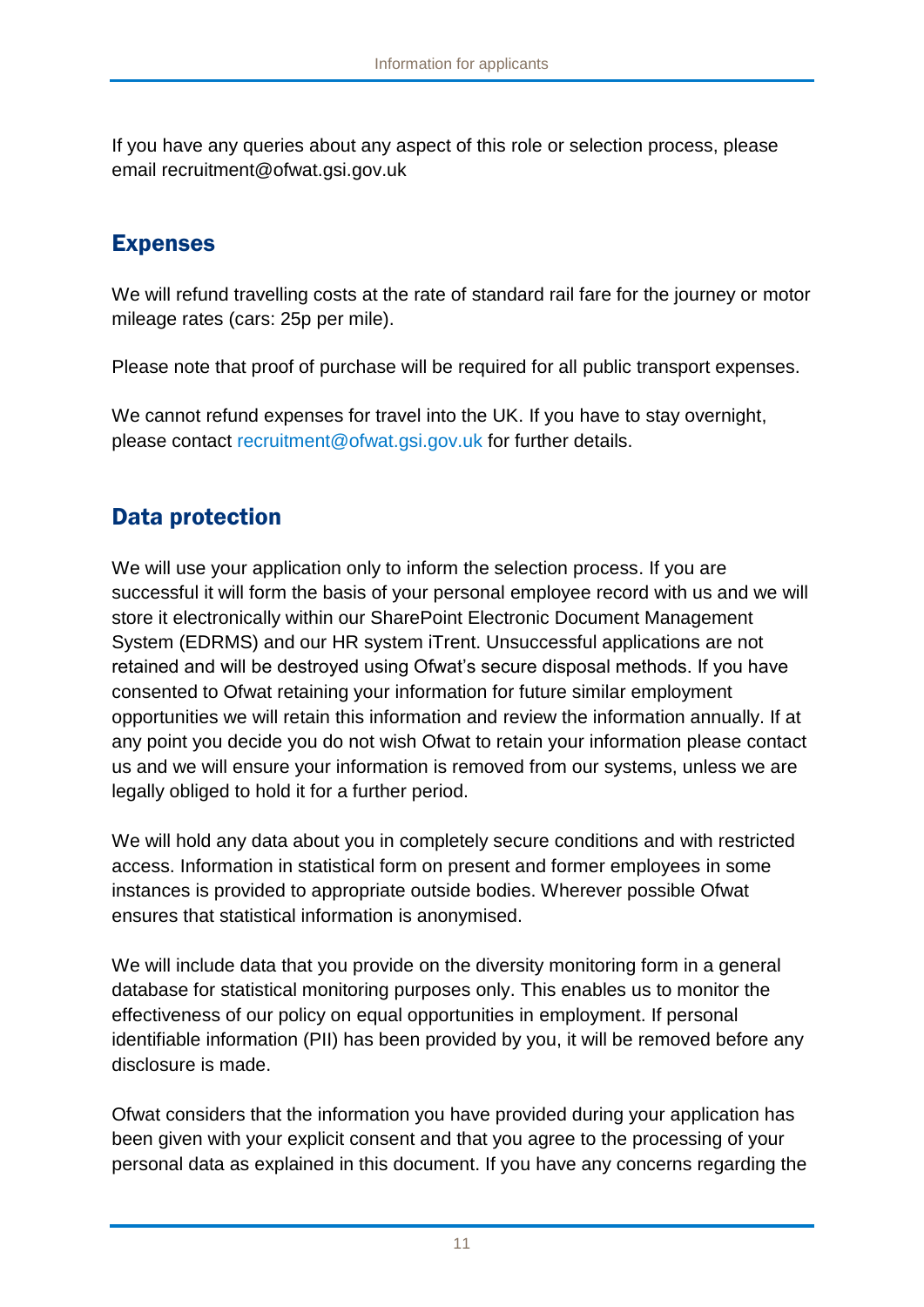processing of some or all of your data please inform the People Hub in writing to [people@ofwat.gsi.gov.uk](mailto:people@ofwat.gsi.gov.uk) and/or the Data Protection Officer by emailing [FOI@ofwat.gsi.gov.uk.](mailto:FOI@ofwat.gsi.gov.uk) We will process your personal data in accordance with Ofwat's retention and disposal schedule which can be viewed at this link [https://www.ofwat.gov.uk/publication/retention-disposals-policy/.](https://www.ofwat.gov.uk/publication/retention-disposals-policy/)

## **Diversity**

Ofwat aims to be an equal opportunities employer. We intend to make sure that there is equality of opportunity and fair treatment for all irrespective of:

- age;
- disability;
- gender reassignment;
- marriage and civil partnership status;
- pregnancy and maternity;
- race, religion or belief; or
- sex or sexual orientation.

We would like to assure you that we will treat the information you provide on the diversity monitoring form in the strictest confidence and only use it to help us monitor appropriate equal opportunities policies. This information plays no part in our selection process.

# Investors in People (IIP)

Ofwat has IIP accreditation which reflects good management practices throughout our organisation, including in business planning, individual objective setting, learning and development opportunities, as well as continuous constructive feedback through our delivery and development conversations approach to performance management.

### Complaints procedure

The process of recruitment and assessment embraces the principles of fair and open competition and best practice. The first is to maintain the principle of selection for appointment to the Civil Service on merit on the basis of fair and open competition as outlined in the [Civil Service Recruitment Principles.](http://civilservicecommission.independent.gov.uk/wp-content/uploads/2012/03/RECRUITMENT-PRINCIPLES-December-2014.pdf) The second is to promote an